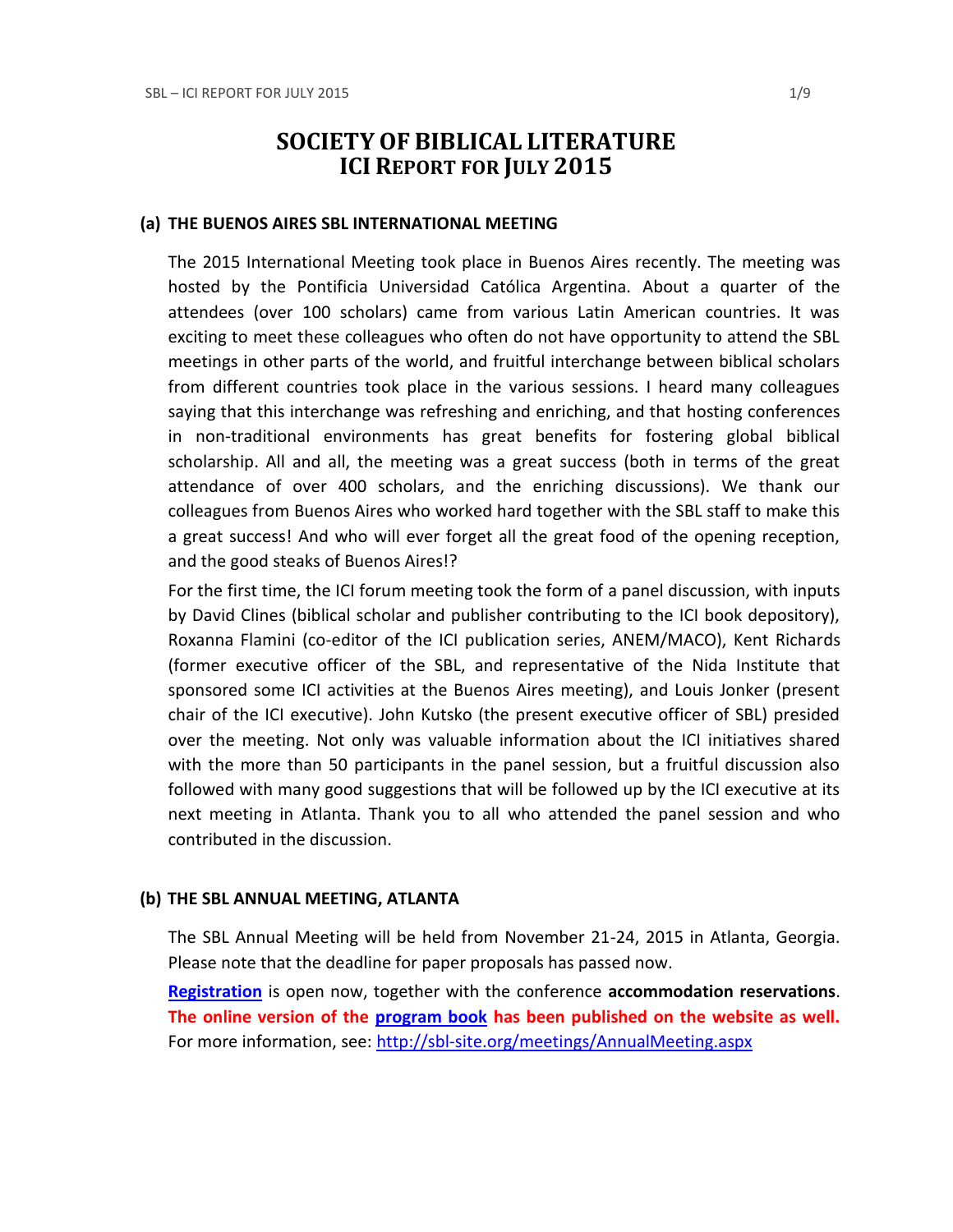An **ICI Forum discussion** will be held again. Please join us there to hear what ICI offers to you, and to make suggestions of new initiatives. The meeting will be held on **Saturday, 21 November 2015 at 09h30-10h30AM**. The venue still has to be announced.

Like last year, we hereby supply a list of **accommodation options** that are a little further away from the conference venues, but are more affordable for ICI attendees and of good quality.

| Hotel                           | <b>Address</b>                              | <b>Price</b>                        | Website                    |
|---------------------------------|---------------------------------------------|-------------------------------------|----------------------------|
| Savannah Suites Pine St.        | 140 Pine St. NE, Atlanta, GA                | \$46/night                          | www.savannahsuites.com     |
| The Ashby House                 | 1071 Martin Luther King Dr.,<br>Atlanta, GA | \$225/person<br>for 5 night<br>stav | www.theashbyhouse.com      |
| Red Roof Inn & Suites           | 585 Parkway Drive NE,<br>Atlanta, GA        | \$59/night                          | www.redroof.com/atlanta    |
| AAE Wellesley Hotel &<br>Hostel | 1377 Virginia Ave.                          | \$61/night                          | www.atl.aaeworldhotels.com |
| Motel 6 Atlanta<br>Downtown     | 311 Courtland St., Atlanta,<br>GA           | \$80/night                          | www.motel6.com             |
| Castleberry Inn & Suites        | 186 Northside Dr. SW,<br>Atlanta, GA        | \$92/night                          | www.castleberryinn.com     |

# **(c) THE NEXT SBL INTERNATIONAL MEETING: SEOUL 2016**

The 2016 International Meeting will take place in Seoul from 3–7 July 2016. Watch this space and the SBL website for more information on the Call for Papers etc. Another ICI panel discussion will be held there, and more information will be communicated in due time. This will be another excellent opportunity to interact with our Asian colleagues. We wish the local organizing committee well for the hard work that lies ahead.

# **(d) BIBLICAL SCHOLARS IN FRANCOPHONE COUNTRIES**

A decision was taken at the ICI Executive meeting in San Diego in November 2014 that ICI will provide more support to francophone biblical scholars in terms of the following:

- Encouraging **mentoring** relationships (including preparation of manuscripts for publication) between "experts" and younger scholars in francophone countries. This will be facilitated through the existing mentoring channel which is available on the ICI web page (see [https://www.sbl-site.org/educational/ICITeaching.aspx\)](https://www.sbl-site.org/educational/ICITeaching.aspx). Following up on the panel session in Buenos Aires, this facility on the ICI website will in future also be broadened to become a place where services and initiatives can be pooled.
- Providing links to useful French biblical **scholarly resources** through the monthly ICI newsletter. (This will become a regular entry in our newsletter soon. One useful link which can be made available already is the well-known scholar, Thomas Römer's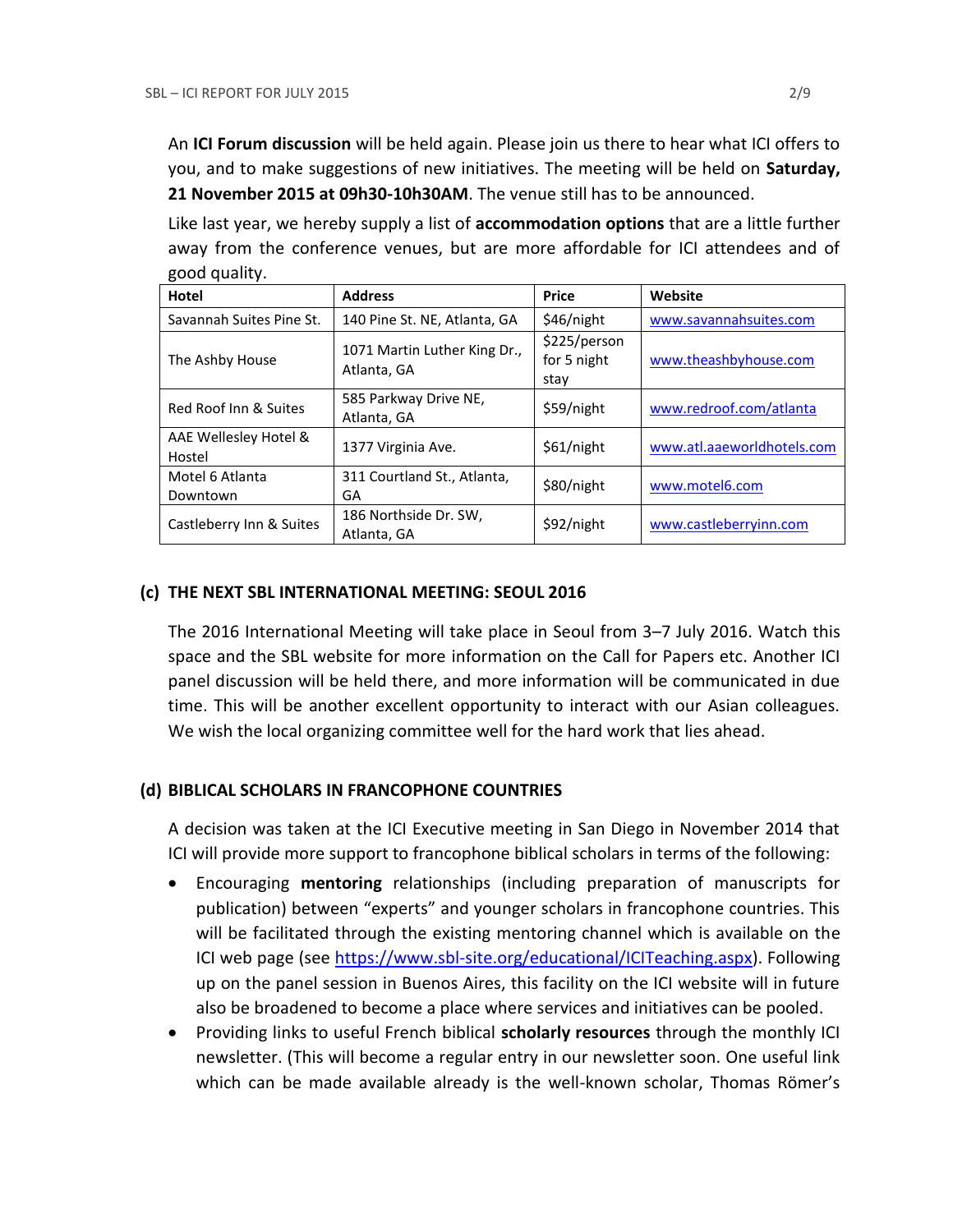classes at the College de France (see [http://www.college-de-france.fr/site/thomas](http://www.college-de-france.fr/site/thomas-romer/#course)[romer/#course\)](http://www.college-de-france.fr/site/thomas-romer/#course).

 Including **French and Spanish publications** in the ICI book depository. We are in negotiation with some French publishers to get them on board for this initiative. (The inclusion of Spanish books in the depository was also emphasized in the panel discussion in Buenos Aires, and we will put some effort in getting Spanish publishers on board for this purpose.)

# **(e) PUBLICATION IN [ANCIENT NEAR EAST MONOGRAPHS](http://www.sbl-site.org/publications/Books_ANEmonographs.aspx) (ANEM) / [MONOGRAFIAS SOBRE](http://www.uca.edu.ar/index.php/site/index/en/universidad/facultades/buenos-aires/cs-sociales-politicas-y-de-la-comunicacion/investigacion/cehao/monografias_aco/)  [EL ANTIGUO CERCANO ORIENTE](http://www.uca.edu.ar/index.php/site/index/en/universidad/facultades/buenos-aires/cs-sociales-politicas-y-de-la-comunicacion/investigacion/cehao/monografias_aco/) (MACO)**

ANEM/MACO is a series that was established by the SBL at the request of the International Cooperation Initiative (ICI), and which is co-edited by Ehud Ben Zvi and Roxanna Flammini (with the assistance of Alan Lenzi and Juan Tebes). The series publishes volumes on the Ancient Near East (including ancient Israel) electronically and makes them freely available for download. (Paperback and hardback versions of the volumes are available too, for a reasonable price.) Any work published in ANEM/MACO is freely available in electronic version to anyone in perpetuity. To view the volumes published in the series, please go to [http://www.sbl](http://www.sbl-site.org/publications/Books_ANEmonographs.aspx)[site.org/publications/Books\\_ANEmonographs.aspx](http://www.sbl-site.org/publications/Books_ANEmonographs.aspx)

The latest volume in ANEM/MACO is:

# **Disembodied Souls: The Nefesh in Israel and Kindred Spirits in the Ancient Near East, with an Appendix on the Katumuwa Inscription**

Authored by Richard Steiner

Biblical scholars have long claimed that the Israelites "could not conceive of a disembodied *nefesh* [soul]." In this book, Richard C. Steiner rejects that claim based on a broad spectrum of textual, linguistic, archaeological, and anthropological evidence spanning the millennia from prehistoric times to the present. The biblical evidence includes a prophecy of Ezekiel condemning women who pretend to trap the wandering souls of sleeping people—a prophecy that has been only partially understood until now because of the obscure technical terms that it contains. The extrabiblical evidence suggests that a belief in the existence of disembodied souls was part of the common religious heritage of the peoples of the ancient Near East.

To download the book for free, paste the following link into your browser: http://www.sbl-site.org/assets/pdfs/pubs/9781628370775\_OA.pdf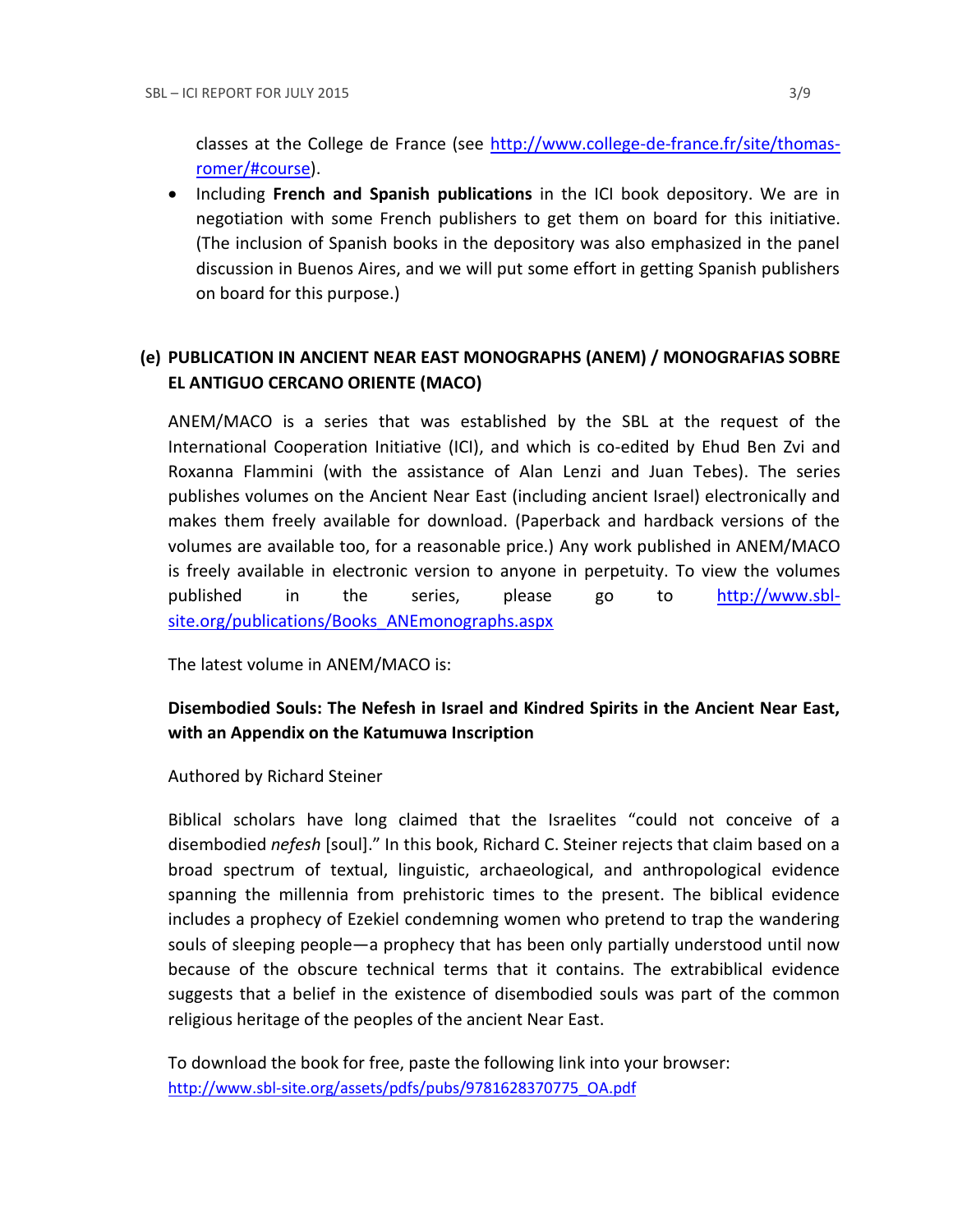#### **(f) PUBLICATION IN INTERNATIONAL VOICES IN BIBLICAL STUDIES (IVBS)**

IVBS is a series that was established by the SBL at the request of the International Cooperation Initiative (ICI), and which is co-edited by Monica Melanchthon and Jione Havea. IVBS encourages in particular submissions from scholars in the present seven international regions for which it has editorial boards: Africa, Central and Eastern Europe, Latin America, Middle East-South Asia, Northeast Asia, Pacific, and Southeast Asia. Interregional collaborations are also welcome. IVBS publishes works in English and in any other language for which its editors can find qualified peer reviewers. Any work published in IVBS is freely available to anyone in perpetuity. The series publishes work generally in the area of reception history and criticism. The scope is not limited to any particular biblical text or historical timeframe. The works will mainly be published in English and, wherever possible, also in primary languages of authors. For more information please go to [http://ivbs.sbl-site.org/home.aspx.](http://ivbs.sbl-site.org/home.aspx) If you would consider publishing your work in this series, feel free to contact one of the two general editors, [Monica Melanchthon](mailto:ivbs2010@gmail.com) or [Jione Havea.](mailto:jioneh@nsw.uca.org.au)

The latest volume in IVBS is:

#### **Migration and Diaspora: Exegetical Voices of Women in Northeast Asian Countries**

Edited by Hisako Kinukawa

The third meeting of the Society of Asian Biblical Studies was held at Sabah in June 2012, addressing the theme of Migration and Diaspora. This book contains five essays written by women from Northeast Asian countries for this occasion. Three are on Hebrew Scriptures and two are on the Christian Testament. All writers used a cultural analysis of their own social locations, and literary, historical, and postcolonial criticism as their methods of reading the texts, even though they may not explicitly mention which criticisms are used.

To download the book for free, paste the following link into your browser: <http://ivbs.sbl-site.org/uploads/IVBS%20PAPERS1.pdf>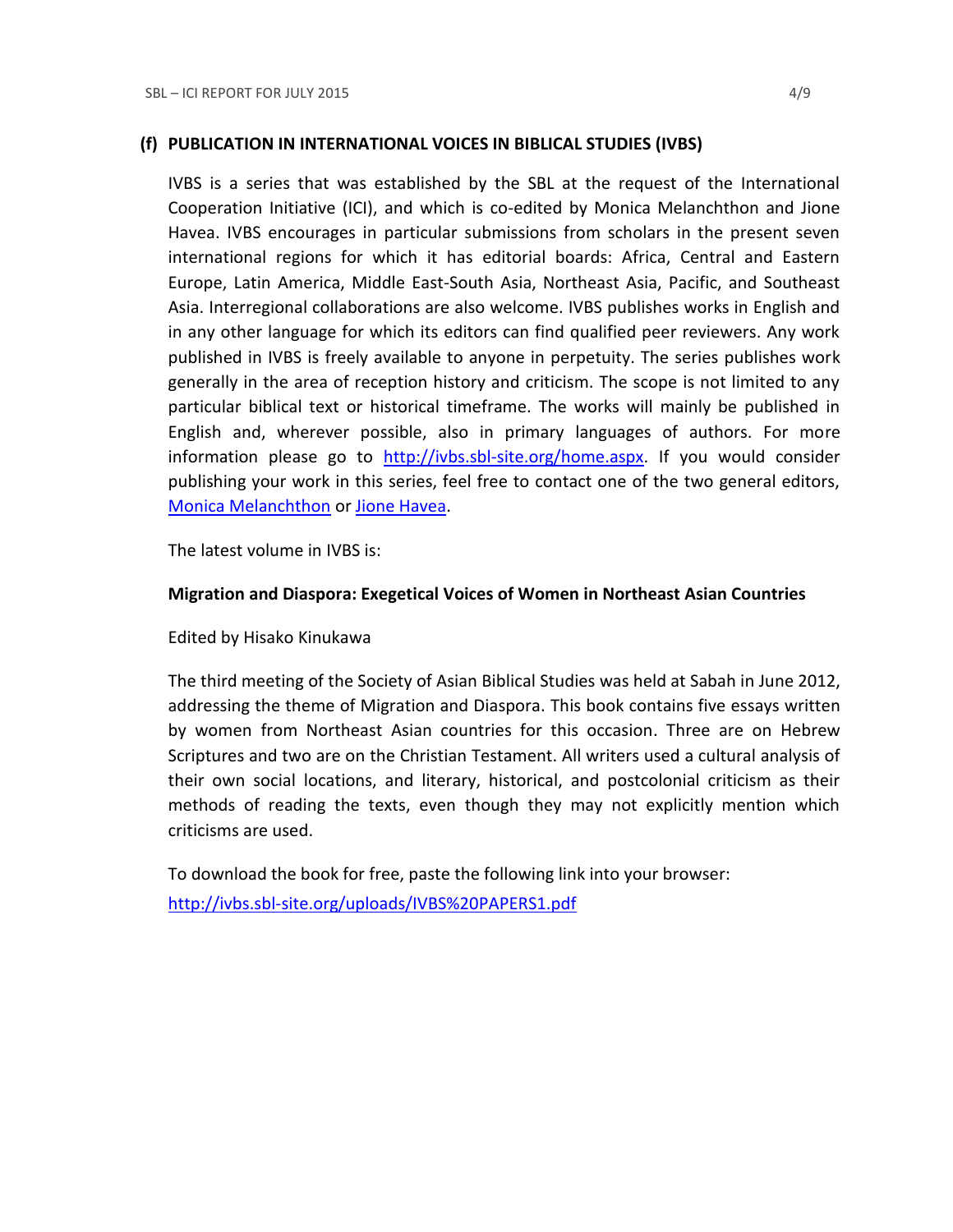### **(g) PUBLICATIONS: ONLINE BOOKS – NEW BOOKS ADDED**

(For the full list, please go to [http://www.sbl-site.org/publications/Books\\_ICIbooks.aspx\)](http://www.sbl-site.org/publications/Books_ICIbooks.aspx)

### **The Bible in the Public Square: Its Enduring Influence in American Life**

Chancey, Mark A., Carol Meyers, and Eric M. Meyers, eds. *The Bible in the Public Square: Its Enduring Influence in American Life*. Biblical Scholarship in North America 27. Atlanta: SBL Press, 2014.

Essays from the perspectives of American history, the history of ideas, film studies, visual studies, cultural studies, education, and church-state studies provide essential research for those interested in the intersection of the Bible and American culture.

Features:

- Ten essays and an introduction present research from professors of biblical studies, Judaism, English, and history
- Articles relevant to scholars, students, and the general public
- Analysis of the tensions in American society regarding the Bible and its role in public life.

### **Sourcebook for Ancient Mesopotamian Medicine**

Scurlock, JoAnn, translator. *Sourcebook for Ancient Mesopotamian Medicine*. Writings from the Ancient World 36. Atlanta: SBL Press, 2014.

In this collection JoAnn Scurlock assembles and translates medical texts that provided instructions for ancient doctors and pharmacists. Scurlock unpacks the difficult, technical vocabulary that describes signs and symptoms as well as procedures and plants used in treatments. This fascinating material shines light on the development of medicine in the ancient Near East, yet these tablets were essentially inaccessible to anyone without an expertise in cuneiform. Scurlock's work fills this gap by providing a key resource for teaching and research.

Features:

- Accessible translations and transliterations for both specialists and non-specialists
- Texts include a range of historical periods and regions
- Therapeutic, pharmacological, and diagnostic texts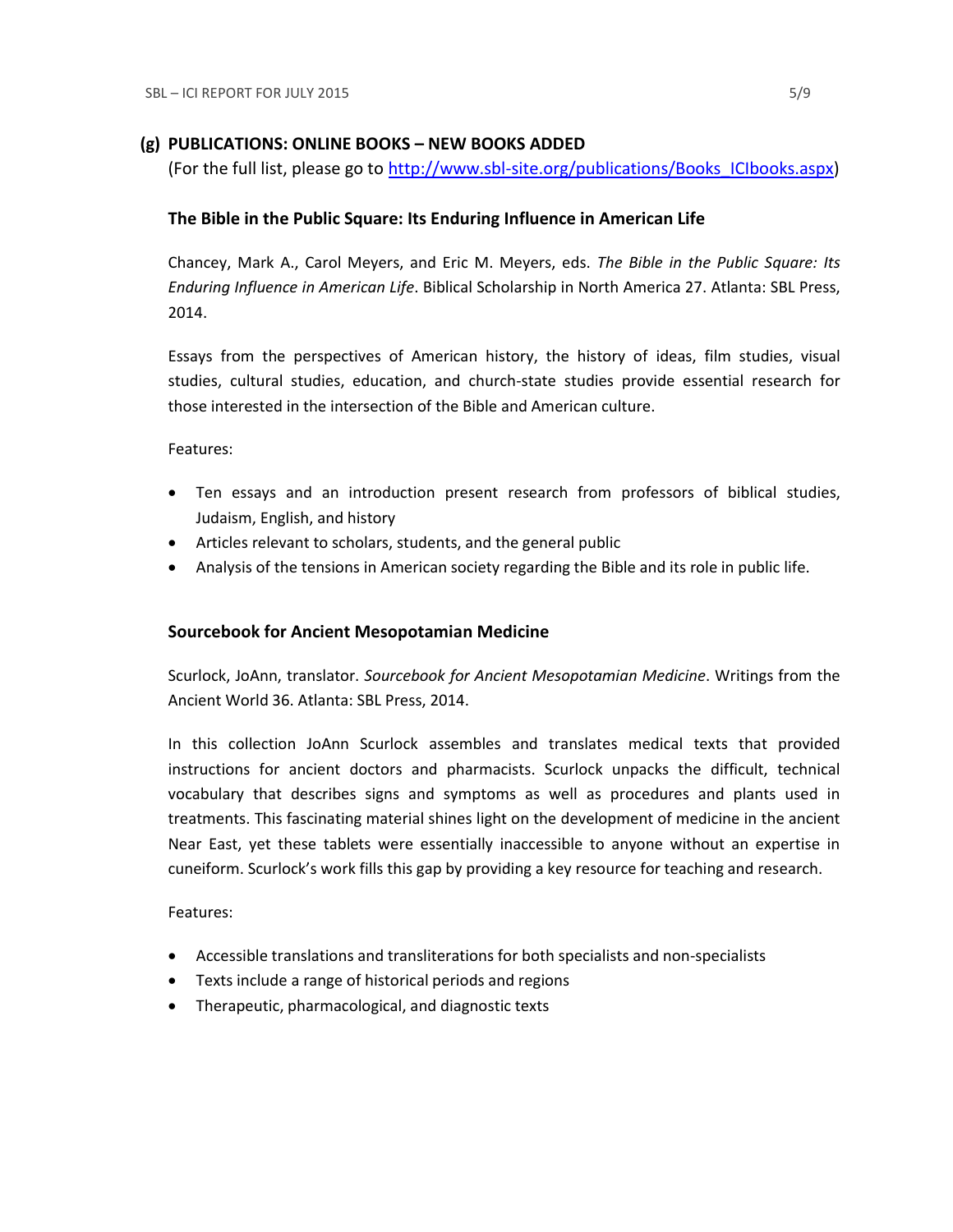#### **The Old Greek of Isaiah: An Analysis of Its Pluses and Minuses**

Van Der Vorm-Croughs, Mirjam. *The Old Greek of Isaiah: An Analysis of Its Pluses and Minuses*. Septuagint and Cognate Studies 61. Atlanta: SBL Press, 2014.

Van der Vorm-Croughs focuses this translation study on the processes leading to pluses and minuses including linguistic and stylistic aspects (i.e., cases in which elements have been added or omitted for the sake of a proper use of the Greek language), literary aspects (additions and omissions meant to embellish the Greek text), translation technical aspects (e.g., the avoidance of redundancy), and contextual and intertextual exegesis and harmonization. This work also covers the relation between the Greek Isaiah and its possible Hebrew Vorlage to try to determine which pluses and minuses may have been the result of the translator's use of a different Hebrew text.

Features:

- Eleven categories for the pluses and minuses of the Greek Isaiah
- Examination of translation techniques and translator errors
- Use of Joseph Ziegler's critical edition

# **(h) SBL MEMBERSHIP IN ICI COUNTRIES**

Please take note that scholars living and working in ICI countries (for a list of these countries, see [http://www.sbl-site.org/assets/pdfs/ICIcountries.pdf\)](http://www.sbl-site.org/assets/pdfs/ICIcountries.pdf) pay a reduced membership fee for SBL. See the membership form accompanying this newsletter which should be used to apply for or renew reduced membership.

# **(i) JOURNAL OF BIBLICAL LITERATURE (JBL) ARCHIVE**

Take note that an archive with JBL articles from volume 122.1 of 2003 through volume 130.1 of 2011 is now available online to people accessing the SBL website from any ICI country. See http://www.sbl-site.org/publications/ICI JBLarchive.aspx. All articles in those volumes can be downloaded for free!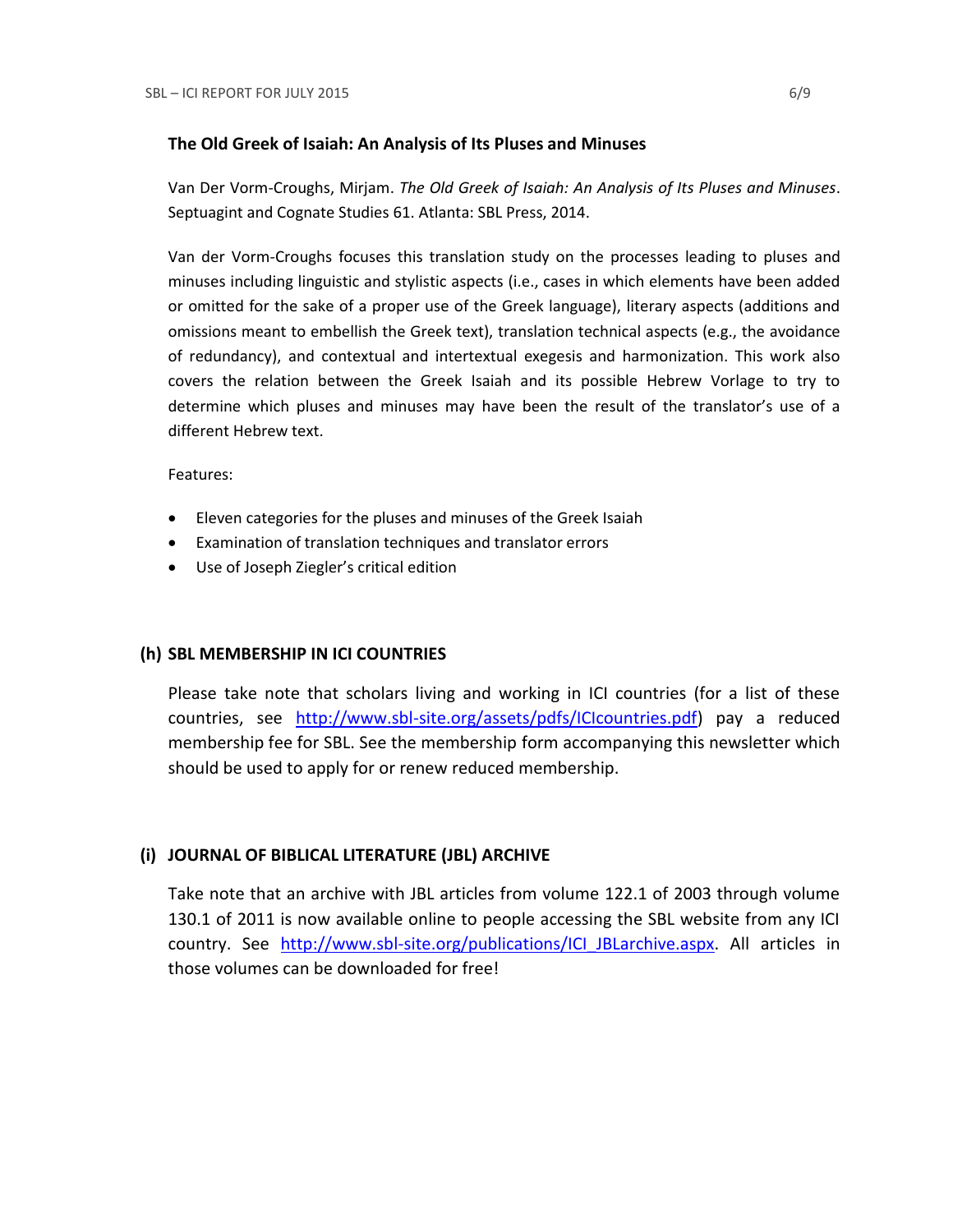## **(j) EVENTS**

The SBL maintains a significant list of events taking place anywhere in the globe. For the full list please go to<http://www.sbl-site.org/meetings/events.aspx>

A selection of events is listed below—mainly those taking place in ICI regions.

Please provide information on conferences in your region, including calls for papers, to Sharon Johnson at [sharon.johnson@sbl-site.org.](mailto:sharon.johnson@sbl-site.org)

### **September 11-13, 2015**

## **Oceania Biblical Studies Association**

Conference will be held at Piula Theological College, Upolu, Samoa, in the beautiful South Pacific.

Email the Secretary for OBSA: [Nasili Vaka'uta](mailto:%20OBSAMail@gmail.com) for more information.

### **September 24-28, 2015**

## **Society of Biblical Scholars (SBS) & Institute for Biblical Preaching (IBP) in Africa**

(at St. Paul's University, Kenya) This year's SBS conference, and IBP seminar, organized by Hokma House—Centre for Biblical Research (Jos, Nigeria), will be hosted by St. Paul's University (Limuru, Kenya). Paper and panel proposals are invited on the interdisciplinary theme: 'Engaging Scripture, Transforming Culture: Exegesis, Criticism, Hermeneutics, and Theology'. How can biblical exegesis, criticism, hermeneutics and theology shape and contribute more meaningfully to our engagement of the scriptures, esp. in Africa? Presenters and panelists may focus on one or more of these four areas, but will need to be conversant with the history, development and current state of research in each area in order to be able to evaluate the current enterprise of biblical studies, esp. in Africa, and propose major ways forward for the discipline. The second part of the theme explores the role of exegesis, criticism, hermeneutics and theology in transforming culture. Papers outside the theme are welcome! SBS membership is not required to attend or participate in this year's meeting. New members are welcome to apply for membership.

Contact: Rev. Dr. Randee Ijatuyi-Morphé, Director, and Professor of Biblical Studies, ECWA Theological Seminary, Jos, Nigeria [\(hokmahouse@gmail.com;](mailto:hokmahouse@gmail.com) [meetings@hokmahouse.org\)](mailto:meetings@hokmahouse.org); Rev. Dr. K. Gatumu, Senior Lecturer, SBS/IBP Liaison at SPU [\(kgatumu@spu.ac.ke\)](mailto:kgatumu@spu.ac.ke).

(For more information: [www.hokmahouse.org\)](http://www.hokmahouse.org/).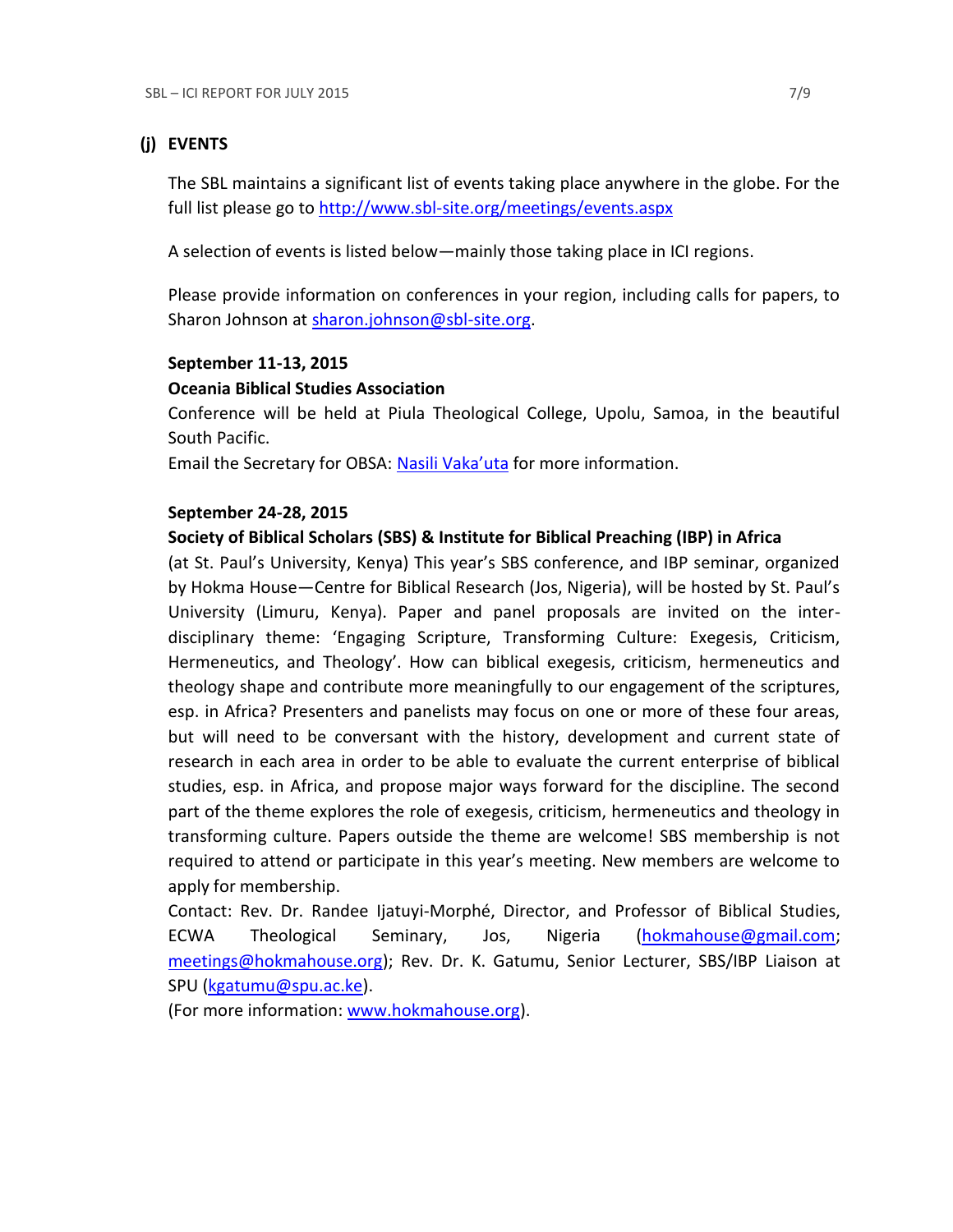**November 21-24, 2015 2015 SBL Annual Meeting** Atlanta, Georgia [More information](http://sbl-site.org/meetings/Annualmeeting.aspx)

#### **December 20-23, 2015**

#### **Philosophical Investigation of the Hebrew Scriptures, Talmud and Midrash**

The conference will take place in Jerusalem and will explore "The Questions of God's Perfection." The conference will explore whether understanding God as perfect being is appropriate as a basis for Jewish theology and for religious belief more generally, bringing together perspectives on this question from philosophers, theologians,scholars of Bible and scholars of rabbinic literature. Invited participants will be Oliver Crisp, James Diamond, Jerome Gellman, Lenn E. Goodman, Moshe Halbertal, Yoram Hazony, Brian Leftow, Berel Dov Lerner Alan Mittleman, David Shatz, Eleonore Stump, Alan Torrance, Shmuel Trigano, and Howard Wettstein. Scholars wishing to present papers at the conference should submit abstracts of 500-1,000 words together with a current CV to [meiravj@herzlinstitute.org](mailto:meiravj@herzlinstitute.org)

[Call for Papers](http://bibleandphilosophy.org/wp-content/uploads/2014/02/2015-conference-announcement-v-4.pdf)

**July 3-7, 2016 2016 SBL International Meeting** Seoul, South Korea [More information](http://sbl-site.org/meetings/Internationalmeeting.aspx)

#### **September 4-9, 2016**

# **2016 Meeting of the International Organization for the Study of the Old Testament (IOSOT)**

For the first time in its more than 50-years history the IOSOT will convene on African soil in 2016. The triennial meeting will take place at the University of Stellenbosch, Western Cape, South Africa. Updates and more information will be posted on the [official](http://www.iosot2016.co.za/)  [website.](http://www.iosot2016.co.za/) Register there with your e-mail address to receive automatic updates and the Call for Papers. Questions contact: [Prof Louis Jonker](mailto:LCJ@sun.ac.za)

**November 19-22, 2015 2016 SBL Annual Meeting** San Antonio, Texas [More information](http://sbl-site.org/meetings/Annualmeeting.aspx)